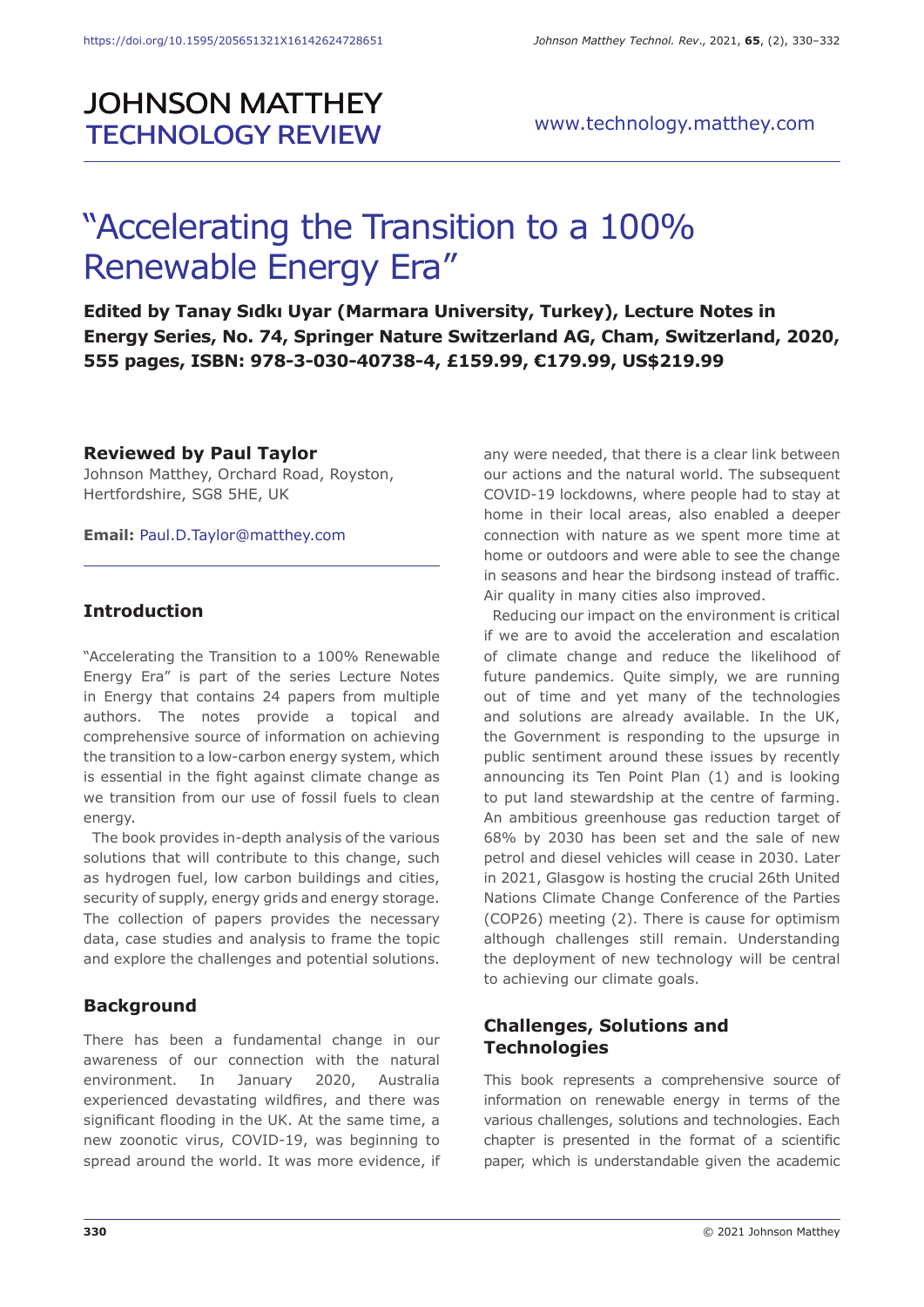and expert authors that have contributed. The papers are detailed and are mostly accessible although I would say that some chapters are for deep subject matter experts and require the full attention of the reader. The content can quickly become dense or assume expert knowledge. The book is designed for both postgraduates and non-specialist researchers.

From my personal perspective as a sustainability professional, I was able to benefit from reading the book. It has helped me to understand the renewable energy landscape and many of the specific topics within this. For example, in Johnson Matthey we are seeking to incorporate renewable energy at our manufacturing sites and are also developing our businesses in manufacturing hydrogen fuel cells and battery cathode materials for electric vehicles. Reading the book has deepened my understanding of the different technologies and the choices that are necessary.

The first chapters provide a helpful introduction before moving into more specific topic areas. The initial chapter shows the global energy consumption by sector for buildings (36%), industry (31%), transport (28%) and others (5%). The subsequent chapter states that pathways limiting global warming to 1.5ºC require rapid and extensive transitions in all sectors and also makes the point that there are many other advantages to a low-carbon future, such as improved air quality and social prosperity. Progress has been slow but there is evidence for optimism with an increase in renewable electricity generation of around 3.1% per year between 2010 and 2016, which could approach 100% by 2050. Worryingly, the paper also states that current fossil fuel production will peak between 2030 and 2035 but would have needed to peak in 2020 to align with the Paris Agreement goals (3).

The subsequent chapters build upon the introduction by presenting deep-dives into the opportunities and challenges that have been outlined. I particularly enjoyed reading the papers associated with the role of hydrogen, as this is an important growth area for Johnson Matthey and it is a fantastic resource for all those that wish to deepen their understanding. Other papers investigate the challenges and solutions associated with energy storage and supply, either for hydrogen or the complexities of moving away from centralised electricity storage to microgrids, and address the challenges of intermittent supply from renewable sources (the phrase 'dark calm' is a term that I was not aware of in this context). These technologies and challenges are likely, however, to touch our lives over the coming years as we transition to a low-carbon economy and should therefore be of interest to all, not just those working in this topic area.

### **Conclusions**

This book presents a comprehensive and detailed analysis on how to transition to a renewable energy future. It will be of value to anyone with an interest in the topic and will be particularly valuable to those that are working in this field, such as researchers or those in the corporate environment. The papers (lecture notes) are scientific and detailed and require the reader's full attention and in some instances I would argue they require a certain amount of pre-existing subject matter expertise.

In conclusion, the book is a curation of lecture notes that has been successful in providing a holistic and topical analysis of the challenges and solutions related to the urgent need for decarbonising our energy systems. As such, it is an asset to those wishing to improve their knowledge in this arena.



"Accelerating the Transition to a 100% Renewable Energy Era"